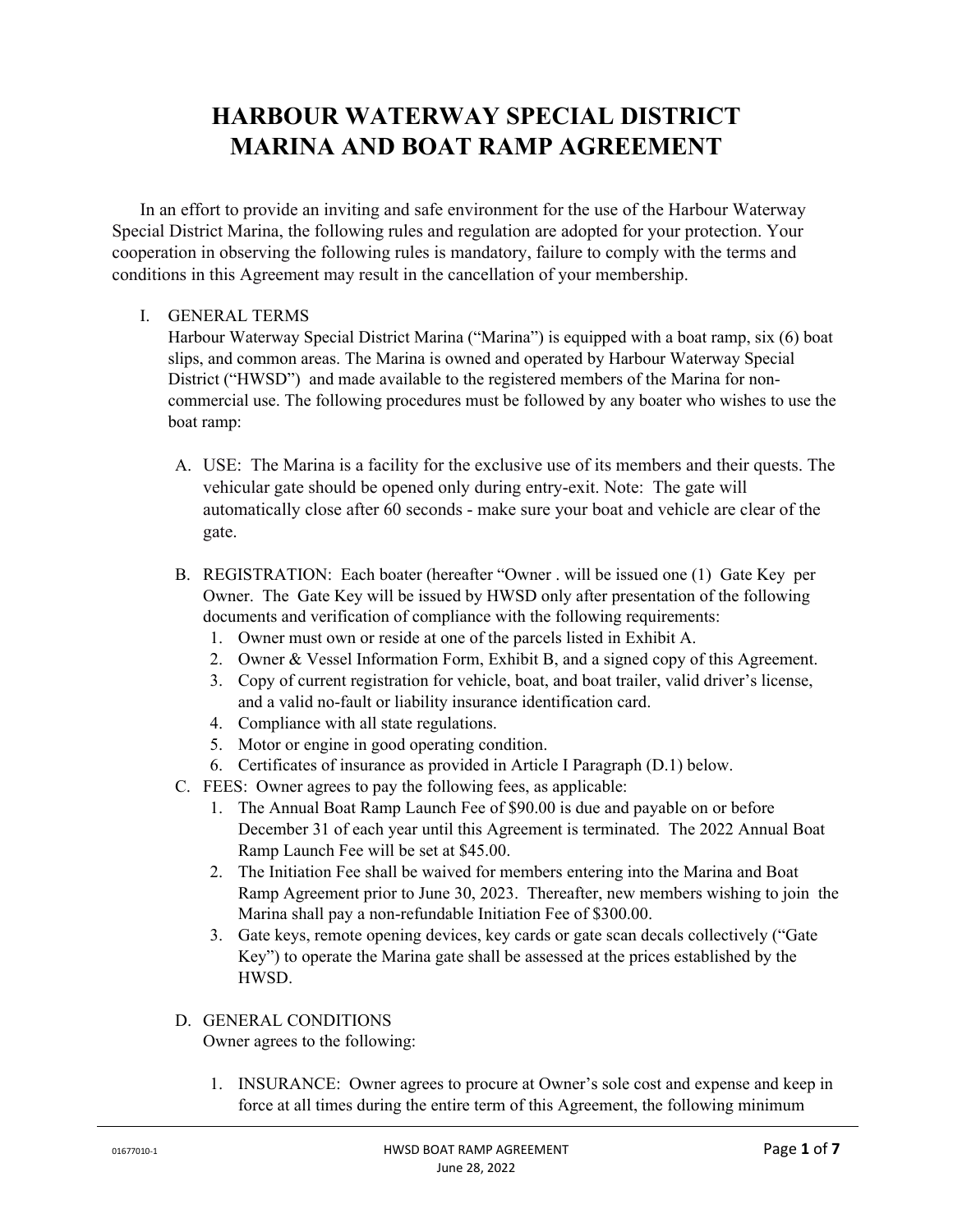#### insurance coverages:

- a. Automobile Liability The Owner will maintain an Auto Liability policy covering liability arising out of any auto and/or trailer of the Owner. Such insurance will have minimum limits of \$100,000 Each Person/\$300,000 Each Accident for Bodily Injury and \$50,000 Each Accident for Property Damage.
- b. Watercraft Liability The Owner will maintain a Watercraft Liability policy covering liability arising out of any watercraft of the Owner. Coverage can be carried under the Owner's Personal Liability policy for watercraft. Such insurance will have minimum limits of insurance of \$300,000 for Each Occurrence for Bodily Injury and Property Damage. In addition, this insurance must maintain coverage for salvage costs associated with grounding  $&$  sinking, damage to docks, pollution contamination, and wreck removal.

Owner must furnish HWSD with a certificate of insurance completed by a duly authorized representative of Owner's insurer certifying that such policy is in force and at least the minimum coverages required herein are in effect and that coverages will not be cancelled, non-renewed, or materially changed without 30 days advance notice to HWSD. The certificate of insurance must be provided before a Gate Key will be issued. HWSD may require additional certificates of insurance from time to time to ensure that said policies remain in full force and effect. All insurance will be provided through companies authorized to do business in the State of Florida. All coverages required of the Owner will be primary over any insurance program carried by HWSD. If available, Owner will include HWSD as Additional Insureds under all required insurance policies.

- 2. HOLD HARMLESS: Owner, makes the following agreements for Owner and, as applicable, for Owner's heirs, devisees, executors, administrators, representative, personal representatives, legal representatives, agents, successors, spouse, children, parents, attorneys, members, guests, invitees, insurers, assigns, and anyone else claiming by, through, or under Owner (collectively, "Persons Acting Through Owner") which agreements shall survive the expiration or termination of this Agreement:
	- a. In consideration of the agreement of HWSD to permit Owner to use the Marina and boat ramp, Owner, for Owner's self and all Persons Acting Through Owner, hereby releases and forever discharges HWSD and their respective Board of Supervisors, directors, officers, employees, representatives, agents, attorneys, members, insurers, successors, and assigns of and from any and all disputes, claims demands, actions, causes of action, claims for relief, liabilities, costs, expenses, fees, attorneys' fees, injuries, losses and damages whatsoever arising out of or related to, in any manner whatsoever, this Agreement, any acts taken pursuant to this Agreement, any acts of Owner or persons acting by, through, or under Owner, Owner's use of the boat ramp and/or the HWSD entrance channel, and/or Owner's access to the HWSD entrance channel.
	- b. Owner, for Owner's self and all Persons Acting Through Owner, hereby agrees to indemnify, defend, and hold harmless HWSD its respective Boards of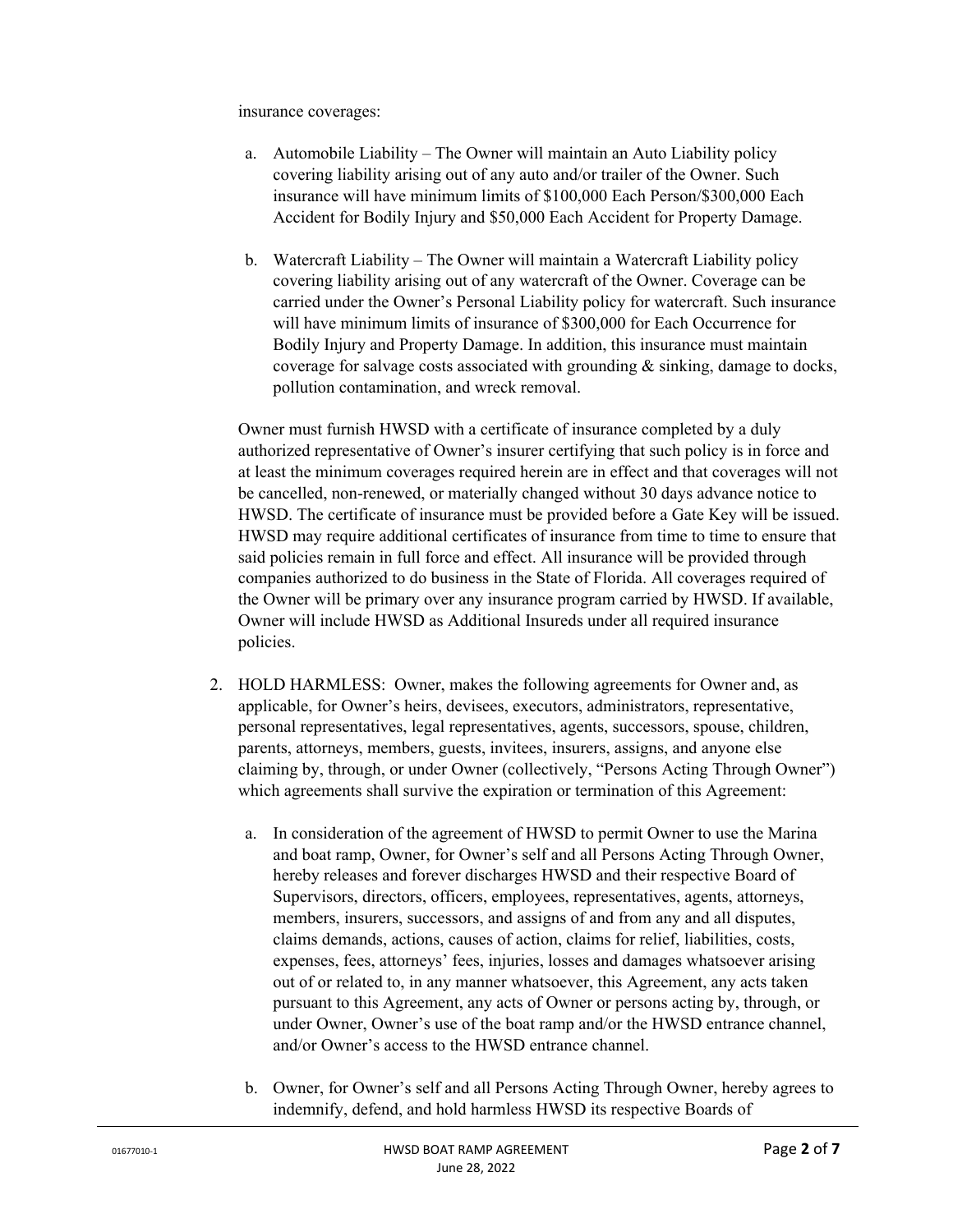Supervisors, directors, officers, employees, representatives, agents, attorneys, members, insurers, successors, and assigns from and against any and all disputes, claims demands, actions, causes of action, claims for relief, liabilities, costs, expenses, fees, attorneys' fees, injuries, losses and damages whatsoever arising out of or related to, in any manner whatsoever, this Agreement, any acts taken pursuant to this Agreement, any acts of Owner or persons acting by, through, or under Owner, Owner's use of the boat ramp and/or the HWSD entrance channel and/or Owner's access to the HWSD entrance channel.

- 3. INDEMNIFICATION: Without limitation to the indemnity and waiver of liability provided above, Owner, for Owner's self and All Persons Acting Through Owner, agrees to indemnify, defend and hold harmless HWSD and its respective Boards of Supervisors, directors, officers, employees, representatives, agents, attorneys, members, insurers, successors, and assigns from and against any and all disputes, claims, demands, actions, causes of action, claims for relief, liabilities, cost, expenses, fees, attorneys' fees, injuries, losses and damages whatsoever, (1) arising out of any boating accidents in the Marina or boat ramp or within the HWSD entrance channel caused by any act or omission on the part of the Owner or any person acting by, through, or under Owner; (2) caused by any failure on the part of the Owner to maintain Owner's boat or any of Owner's equipment in safe condition; and/or (3) caused by any failure of Owner or any person acting by, through, or under Owner to comply with any of the terms, covenants and conditions herein or any applicable rules, regulations, ordinances and laws of the federal, state and/or city and county governments. This Article I, Paragraph (D.3) shall survive the expiration or termination of this Agreement.
- E. VEHICLE OPERATION: Vehicles or trailers may not be left unattended or parked on the concrete pavement at any time or within 10 feet of the bulkhead. Because of the size of the Marina, you must take your vehicle and boat trailer home after launching your vessel. Parking along bulkhead is reserved for Boat Slip owners only. Parking of vehicles with or without trailers on the surrounding streets including grassed easements is strictly prohibited by the zoning variance granted by the City of Jacksonville. Violation of this rule could result in termination of this variance, and forced closure of the Marina. Violation of this rule may also result in vehicles being towed away at Owners' sole cost and expense.
- F. PEDESTRAIN GATE: Gate must be locked after entering and exiting the Marina area.
- G. TERM: This Agreement and the Gate Key issued pursuant to this Agreement are nontransferable and non-renewable and will expire on December 31, 2026, unless this Agreement is terminated sooner.
- H. DAMAGES: HWSD is not responsible for any damage to or loss of any vehicles, trailers, or boats while using the boat ramp or Marina or for damage to or loss of any personal property from vehicles, trailers, or boats while using these areas. Warning: the boat ramp is for launching shallow draft boats only.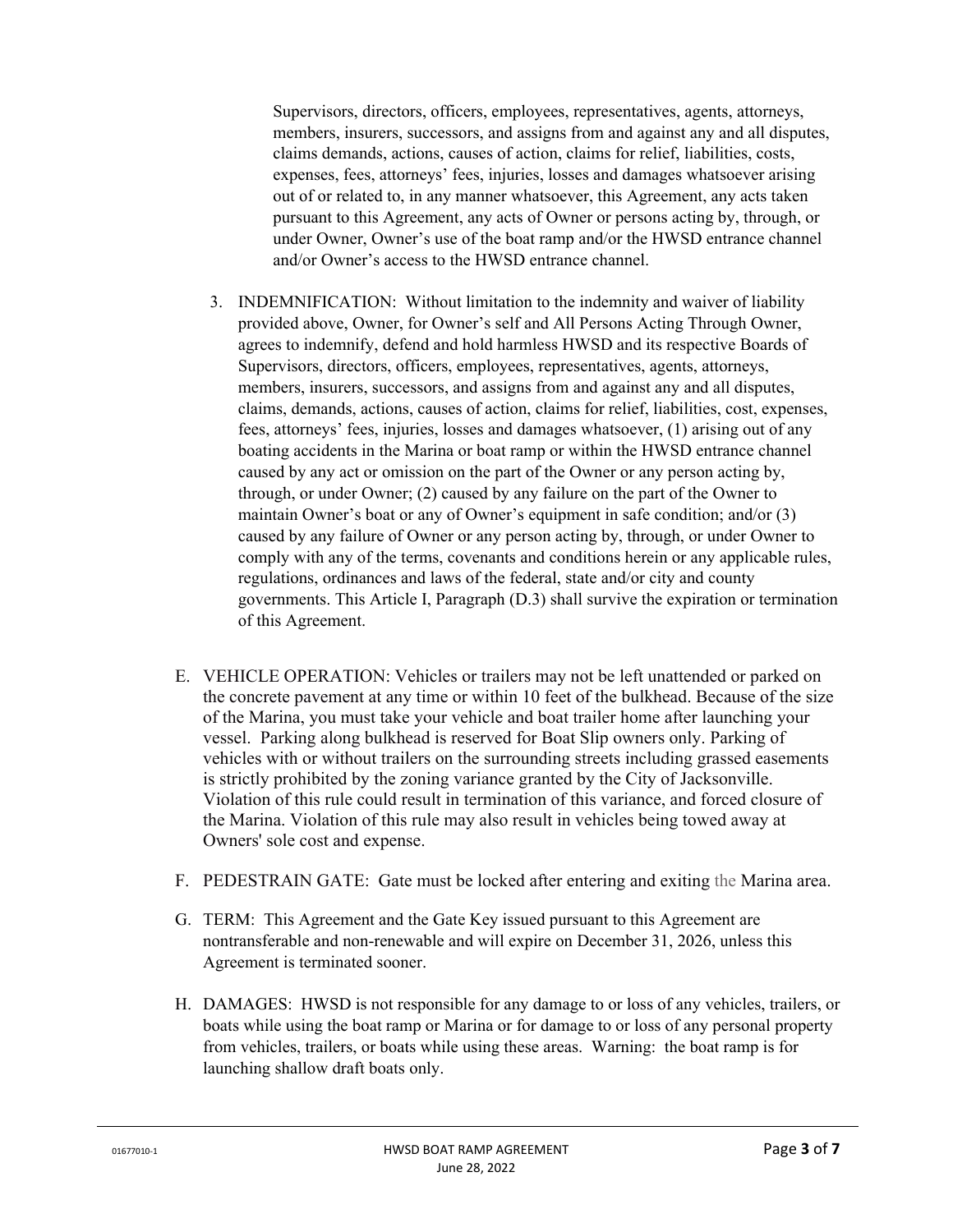I. HOURS OF OPERATION: The normal boat ramp hours of operations shall be from sunrise to sunset daily. Access to the Marina after normal hours of operations is permissible provided members exercise appropriate caution while launching their boat in the dark and agree to minimize noise that may disturb homeowners adjacent to the Marina. Repeated complaints of noise or unacceptable behavior after hours may result in termination of this agreement. HWSD reserves the right to close and/or change the hours of operation of the boat ramp area from time to time as needed for repairs, events, dredging, and conflicts and concerns that may arise with operations in the Marina, and/or other reasons determined appropriate by HWSD, acting by and through its Board.

The following is prohibited at the Marina:

1.Storing or leaving a watercraft unattended overnight, except for Boat Slips;

2.Storing or leaving a motor vehicle unattended overnight.

### II. RULES AND REGULATIONS

- A. GENERAL
	- 1. Wash downs of boat and trailer and/ or vehicles is not permitted.
	- 2. Owner agrees to comply with all the rules and regulations established by HWSD or the Marina.
	- 3. The use of personal floatation devices shall at all times be required within the Marina as required by all applicable state and federal laws.
	- 4. The use of any dock within the Marina except those appurtenant to the boat ramp is prohibited.
	- 5. The HWSD reserves the right to amend, make additions, or deletions to the rules and regulations as necessary. Notification of any change will be distributed to members of the Marina and posted on the HWSD website, *hwsd.org*.
	- 6. For additional information and current Rules and regulations, refer to the HWSD website, *hwsd.org.*

### B. GUESTS

- 1. Any non-member must be accompanied, at all times while using the Marina, by a member of the Marina in good standing. Boat Owners, their Crew and Guests are cautioned to be considerate of others. Behavior or conduct that HWSD in its sole and absolute discretion determines might injure another party, cause damage to property or disturb other tenants may lead to termination of this Agreement.
- 2. Children under twelve (12) years of age are not permitted on the docks at any time without a parent or other responsible adult. Non-swimmers or toddlers must wear life jackets when on the docks or boat decks.

### C. ALCOHOLIC BEVERAGES

Florida law prohibits consumption and open containers of alcohol in or on government owned property including the Marina. The following is prohibited:

- 1. Boating while operating a vessel, or manipulating water-skis or similar devices, while intoxicated or under the influence of any substance that impairs a person's driving ability
- 2. Possession of a controlled substance unless obtained by the possessor directly, or pursuant to a valid prescription or order, from a practitioner acting in the course of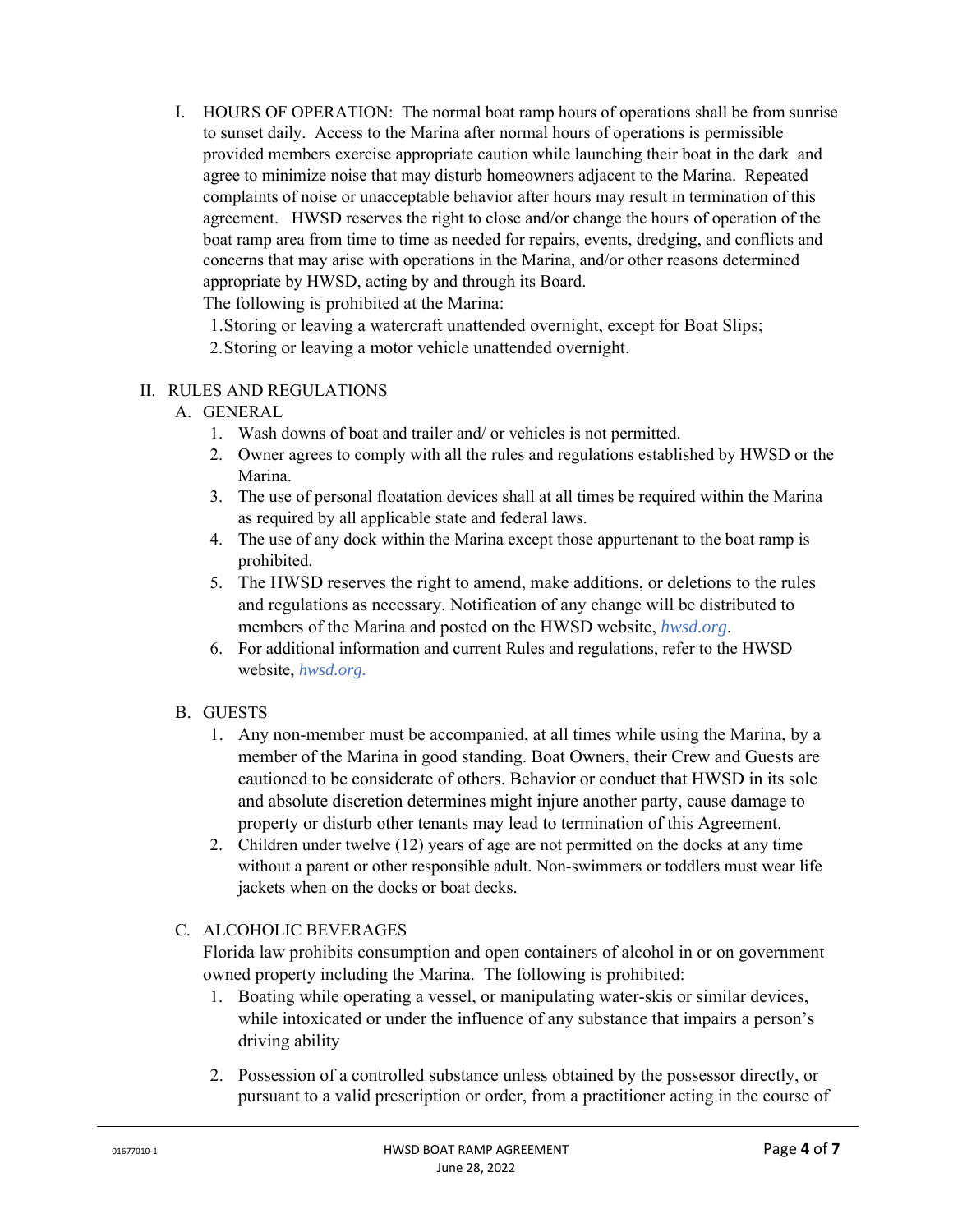professional practice or otherwise allowed by Federal or State laws.

### D. OPERATION OF BOATS

HWSD leases an access easement over the deep draft entrance channel for HWSD from the State of Florida. Thus, the following procedures, rules, and regulations must be observed by all boats operating in the entrance channel.

- 1. Boats are not permitted to tie up to any pier or piling or to cruise or anchor within HWSD waterway except in the event of an emergency.
- 2. Sailboats and other boats must be under auxiliary power while transiting the entrance channel. Sailboats must have their sails lowered while in the entrance channel.

### E. MARINA USE AND ACTIVITIES

- 1. **USE THE BOAT RAMP AT YOUR OWN RISK**. The Boat Ramp is designed for shallow draft vessels only. Launching at low tide can cause substantial damage to your boat and motor. The boat ramp can be slippery when wet, exercise caution. Owner, for Owner's self and any Owner invitee, assumes all risk related to launching or retrieving boats via the Boat Ramp. Owner will hold the Marina harmless from any loss, property damage or injury suffered by or caused by Owner or any Owner invitee during Owner's use of the Boat Ramp and will indemnify the Marina against any such loss, property damage or injury and will defend the Marina against any claims related to Owner's use of the Boat Ramp. No vehicle or boat may be left at any time to block the ramp from other boats and vehicles.
- 2. Owner shall comply with all applicable rules, regulations, and instructions of the United States Coast Guard, all laws, ordinances, rules and regulations of any federal, state, city, local or other government agency regarding a boat or berthing in a Marina, and all rules and regulations regarding the HWSD.
- 3. In accordance with all fire codes and regulations, all connections made to a Marina electric receptacle shall be the U.L. approved, weatherproof, three wire grounded type. No other type will be permitted. No connections may be made without proper authorization. Wiring must be sufficient amperage as required by the National Electrical Code. Undersized cords will be disconnected by HWSD personnel. Cords may not be affixed or secured to docks, nor allowed to cross main walkways. Use of grills, open fires, welding equipment, and burning torches are not permitted anywhere in the Marina or aboard boats in the Marina.
- 4. Fishing, swimming, or sun bathing is prohibited within the Marina. Cleaning or disposing of fish and fish entrails in the HWSD Waterway, boat ramp area, on the docks, or surrounding areas is strictly prohibited. Fish and fish entrails are not to be placed in garbage receptacles at the Marina.
- 5. Animals, including service animals accompanying persons with disabilities as defined by the Americans With Disabilities Act, are allowed on the Marina property provided the animals are constrained or on a leash. Animal owners accept full responsibility for their animals' behavior while on Marina property. . Owners are responsible for the cleanup of any droppings created by their animals.
- 6. Unauthorized advertising signs such as for sale, lease or charter signs shall not be displayed at the boat ramp or Marina.
- 7. Any boat using the boat ramp area is to be used solely for pleasure and shall not be used for any commercial undertaking.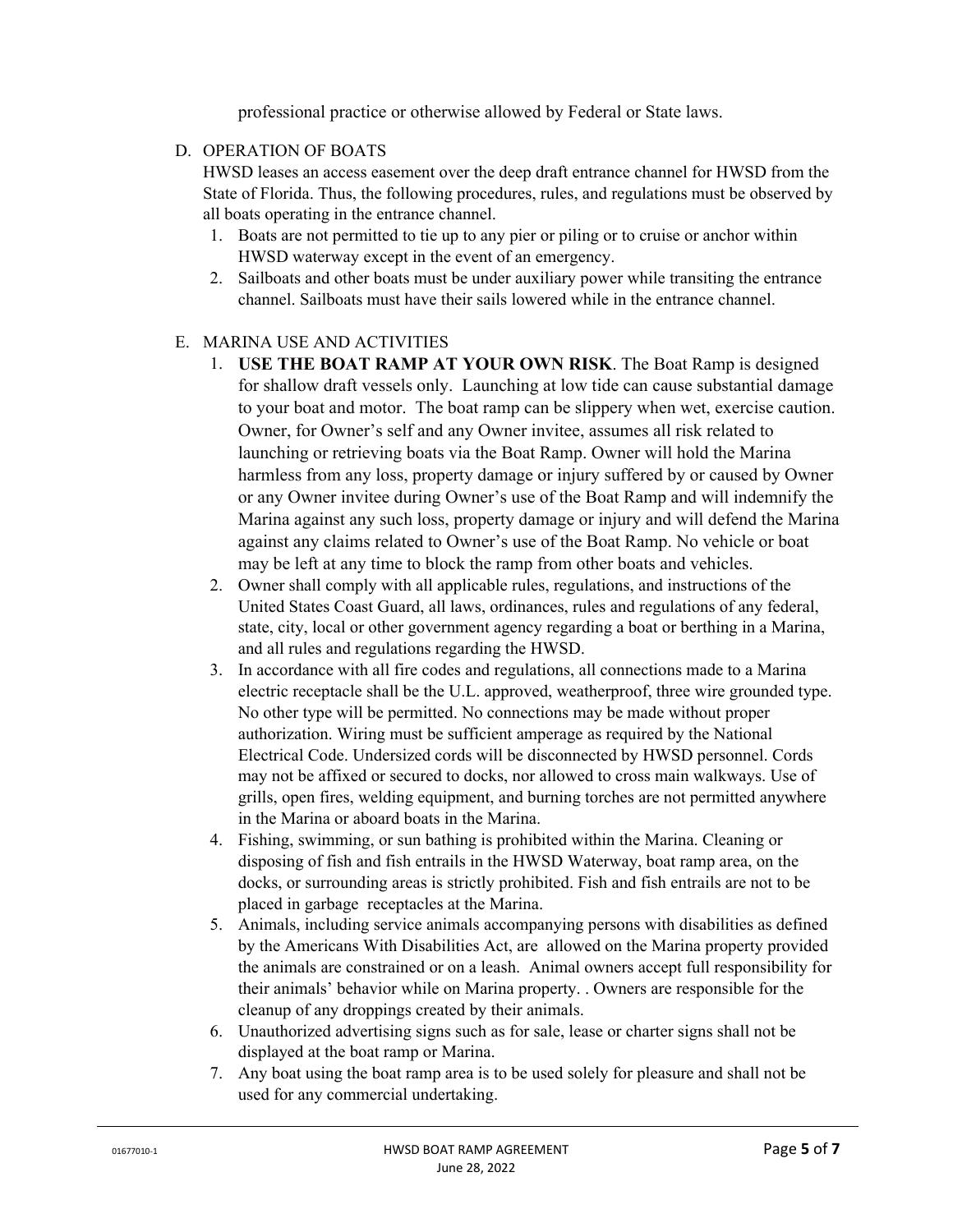- 8. Water, electrical cords, or mooring lines shall not be placed across the walkways. Boat Ramp and the pavement area shall be kept clean from grease, oil, polish or any other staining material. Owner shall be responsible for all clean-up costs.
- 9. The following is prohibited at the Marina:
	- a. Storing or leaving a watercraft unattended overnight, except for Boat Slips;
	- b. Storing or leaving a motor vehicle unattended overnight;
	- c. Building, maintaining, attending or using a fire, campfire or stove;
	- d. Possessing, discharging or using any kind of fireworks or other pyrotechnic device.
	- e. Possessing, discharging or using any kind of firearm.

### F. REPAIRS AND MAINTENANCE

1. Paint remover, burning of paint, sanders or spray guns shall not be used on topsides or above decks. Except for emergency repairs, no boat maintenance, repair, construction, painting, or overhaul whatsoever of any kind shall be allowed at any time in the Marina or in the boat ramp area. Waste oil is not to be placed in the garbage receptacles , or spilled in the HWSD Waterway.

### G. NOISE CONTROL

1. Unnecessary noise other than normal engine operation is prohibited including, but not limited to, outdoor electronically-amplified speakers, bullhorns, or similar noisegenerating devices unless such devices, if any, are required for prudent Marina operation.

### H. NAVIGATION AND SAFETY

- 1. The channel day marker navigational route must be followed when leaving and entering the waterway. The speed limit within the Marina and in the area between the Marina and Channel Marker 14 is wakeless speed.
- 2. No boat shall be operated in any manner that unnecessarily interferes with any other boat's free and proper navigation within the HWSD Waterway.
- 3. Auxiliary motors on sailboats must be used within the HWSD Waterway. Sailing or any other unmotorized modes of travel is prohibited.
- 4. HWSD reserves the right to board any boat in the event of any unsafe condition causing a prospective hazard to the Marina or surrounding boats.
- 5. If Owner's boat sinks or becomes inoperative within the Marina or HWSD Waterway, Owner must immediately take action to remove the boat. If Owner fails to take immediate action, HWSD may do so and in that event, Owner shall pay all costs and expenses incurred in such removal.
- 6. Owner should notify HWSD of any unsafe or hazardous condition that comes to Owner's attention. The HWSD District Manager can be reached at (904) 642-0097.
- 7. Disorderly conduct by any Owner or Owner's visitors that might cause a nuisance, harm to persons, damage to property, or harm to the reputation of HWSD Is prohibited.

### I. GARBAGE, WASTE, AND HAZARDOUS MATERIAL CONTROL

1. Owner shall not throw, discharge, or deposit from any boat any refuse, oil, or inflammable liquid ("waste materials") or any substances designated as hazardous under the Resource Conservation and Recovery Act, 42 U.S.C. para 6901, et seq., the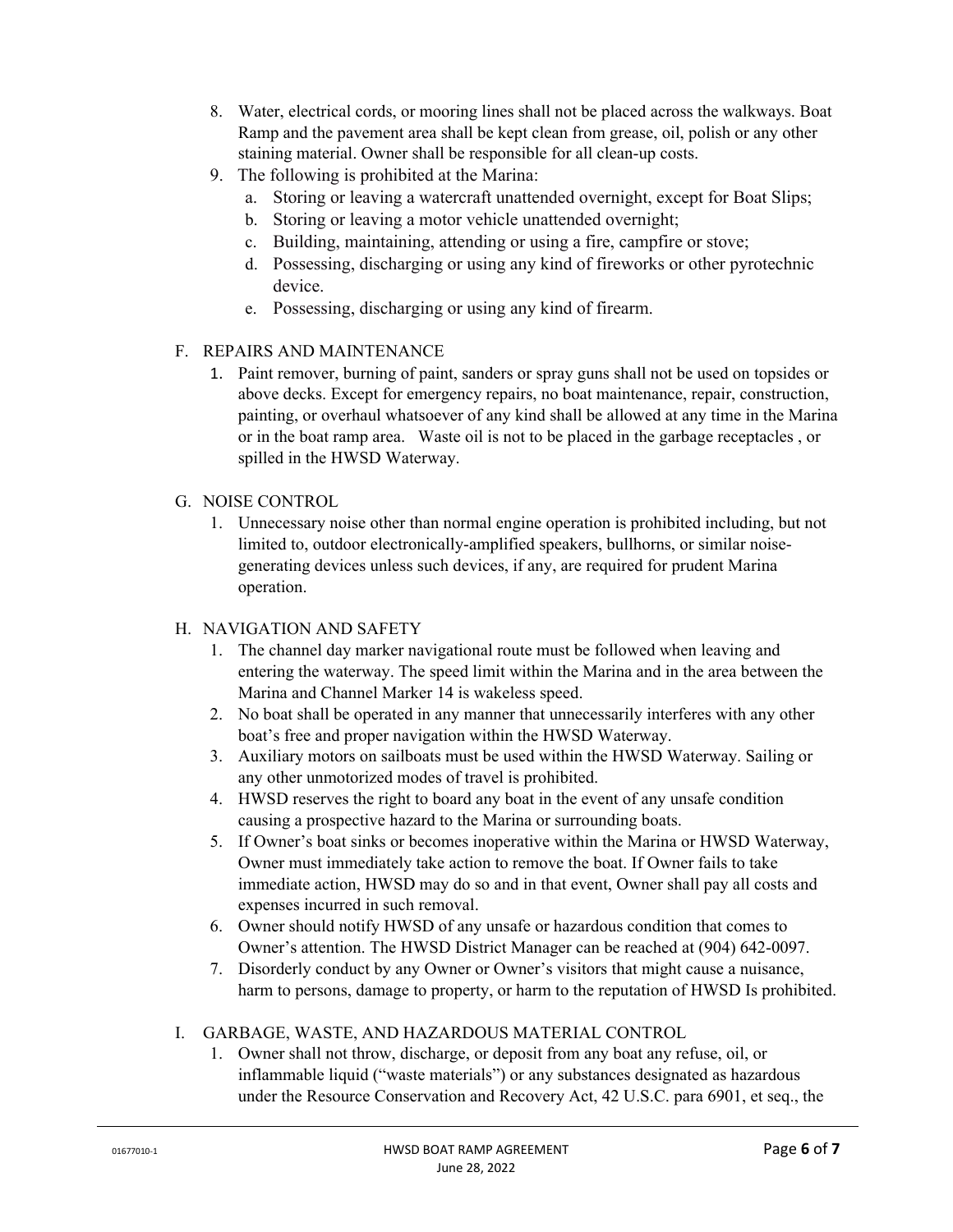Federal Water Pollution Control Act, 33 U.S.C. para 1257, et seq., the Clean Air Act, 42 U.S.C. para 2001, et seq., or the Comprehensive Environmental Response Compensation and Liability Act of 1980, 42 U.S.C. para 9601, et seq. in the water or

on the Marina grounds. Boats with automatic bilge pumps shall be maintained in a manner that will prevent waste materials from being pumped automatically into the water. All garbage, waste, and hazardous materials shall be deposited appropriately off Marina property. Owner shall not empty any sanitation device in any toilet or lavatory facility at the Marina or in the HWSD Waterway.

- 2. Owner shall be responsible for any oil, paint, solvents or inflammable liquids or other materials spilled, dripped or otherwise applied to the boat ramp and pavement area. Should it become necessary for Owner to clean the area, it will be done at Owner's expense.
- 3. All holding tank valves shall be set to direct waste water into an on-board holding tank. The valve directing waste into the holding tank shall be secured to prevent over-board discharge into HWSD waters.
- 4. Owner shall immediately notify HWSD of any oil, gasoline, or other discharge or spill. Remedies for Violation of Agreement In the event of any violation or breach of this Agreement, including any violation or breach which threa ens persons or property, the District Manager of HWSD shall have the authority in his sole discretion to immediately terminate this Agreement and revoke any Gate Key. In addition, HWSD shall have available all other legal and equitable remedies to enforce this Agreement including a suit for injunctive relief and/or damages for all costs and expenses incurred in enforcement.

| This Agreement is dated this | dav of |  |
|------------------------------|--------|--|
|                              |        |  |

#### **OWNER**

\_\_\_\_\_\_\_\_\_\_\_\_\_\_\_\_\_\_\_\_\_\_\_\_\_\_\_\_\_\_\_\_\_\_ \_\_\_\_\_\_\_\_\_\_\_\_\_\_\_\_\_\_\_\_\_\_\_\_\_\_\_\_\_\_\_\_ SIGNATURE PRINTED NAME

\_\_\_\_\_\_\_\_\_\_\_\_\_\_\_\_\_\_\_\_\_\_\_\_\_\_\_\_\_\_\_\_\_\_\_\_\_\_\_\_\_\_\_\_\_\_\_\_\_\_\_\_\_\_\_\_\_\_\_\_\_\_\_\_\_\_\_\_\_\_\_\_\_\_\_\_\_\_ ADDRESS

**HWSD** 

 $\mathcal{L}_\text{max}$ 

 $\begin{tabular}{c} SIGNATURE \end{tabular} \begin{tabular}{c} \multicolumn{2}{c} \textbf{1G} & \multicolumn{2}{c} \textbf{1G} & \multicolumn{2}{c} \textbf{1G} & \multicolumn{2}{c} \textbf{1G} & \multicolumn{2}{c} \textbf{1G} & \multicolumn{2}{c} \textbf{1G} & \multicolumn{2}{c} \textbf{1G} & \multicolumn{2}{c} \textbf{1G} & \multicolumn{2}{c} \textbf{1G} & \multicolumn{2}{c} \textbf{1G} & \multicolumn{2}{c} \textbf{1G} & \multicolumn{2}{c}$ 

TITLE<sub></sub>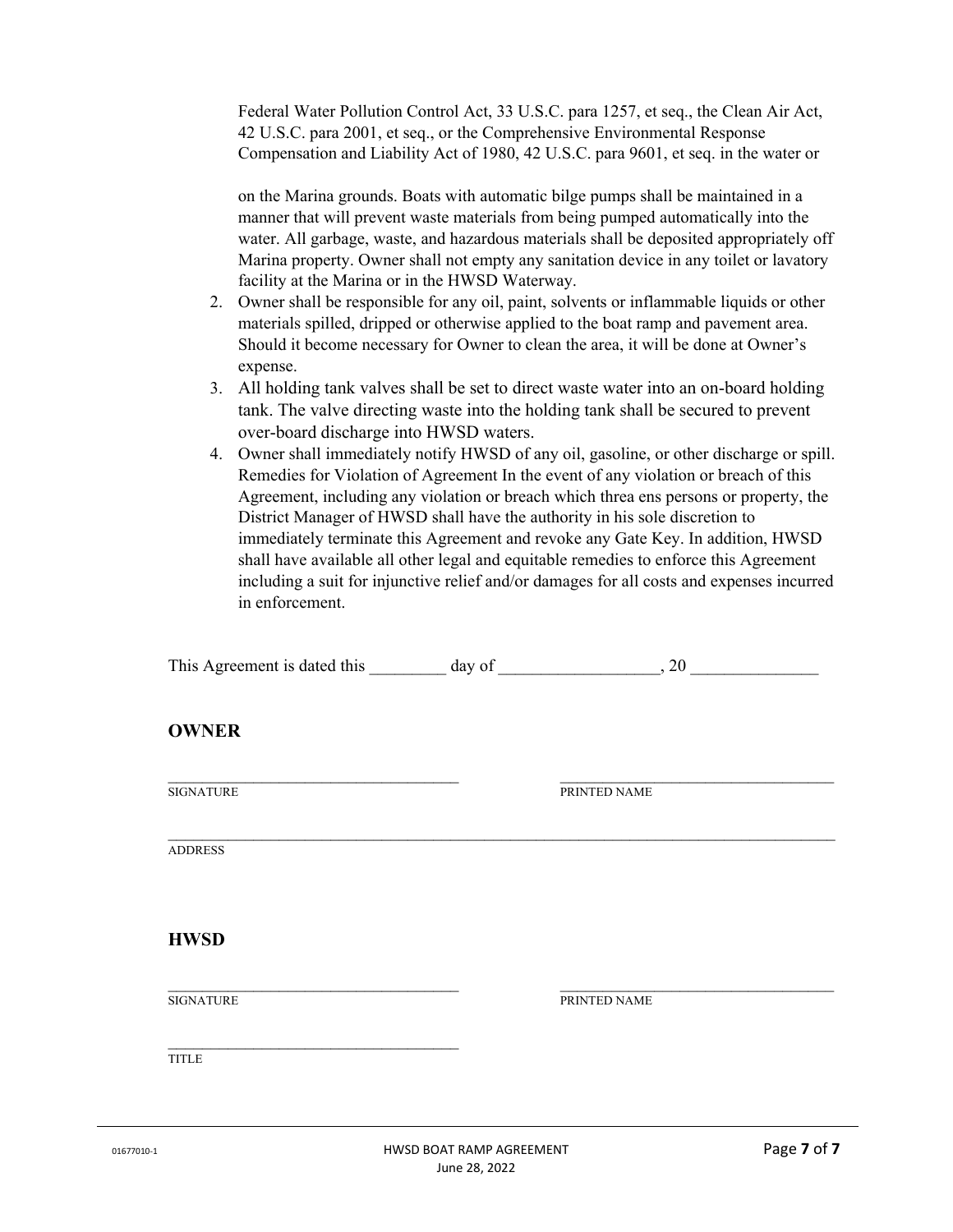|                         | <b>PARCEL RE#</b> | <b>STREET NUM</b> | <b>STREET</b><br><b>CITY</b>            |                                          | <b>ST</b> | <b>ZIP</b> |  |
|-------------------------|-------------------|-------------------|-----------------------------------------|------------------------------------------|-----------|------------|--|
| 1                       | 160684-7021       | 4456              | <b>BAY HARBOUR DR</b>                   | <b>JACKSONVILLE</b>                      |           | 32225      |  |
| $\overline{\mathbf{c}}$ | 160684-7012       | 4461              | <b>BAY HARBOUR DR</b>                   | <b>JACKSONVILLE</b>                      | FL.       | 32225      |  |
| 3                       | 160684-7024       | 4464              | <b>BAY HARBOUR DR</b>                   | <b>JACKSONVILLE</b><br>FL.               |           |            |  |
| 4                       | 160684-7015       | 4469              | <b>BAY HARBOUR DR</b>                   | <b>JACKSONVILLE</b><br>FL.               |           | 32225      |  |
| 5                       | 160684-7027       | 4472              | <b>BAY HARBOUR DR</b>                   | <b>JACKSONVILLE</b>                      | FL        | 32225-1046 |  |
| 6                       | 160684-7030       | 4480              | <b>BAY HARBOUR DR</b>                   | <b>JACKSONVILLE</b>                      | FL.       | 32225      |  |
| 7                       | 160684-7033       | 4488              | <b>BAY HARBOUR DR</b>                   | <b>JACKSONVILLE</b>                      | FL.       | 32225      |  |
| 8                       | <b>Blocked</b>    | 4496              | <b>BAY HARBOUR DR</b>                   | <b>JACKSONVILLE</b>                      | FL.       | 32225      |  |
| 9                       | 160684-7090       | 4515              | <b>BAY HARBOUR DR</b>                   | <b>JACKSONVILLE</b>                      | FL.       | 32225      |  |
| 10                      | 160684-7500       | 4520              | <b>BAY HARBOUR DR</b>                   | <b>JACKSONVILLE</b>                      | FL.       | 32225      |  |
| 11                      | 160684-7505       | 4528              | <b>BAY HARBOUR DR</b>                   | <b>JACKSONVILLE</b>                      | FL.       | 32225      |  |
| 12                      | 160684-7510       | 4536              | <b>BAY HARBOUR DR</b>                   | <b>JACKSONVILLE</b>                      | FL.       | 32225      |  |
| 13                      | 160684-7515       | 4544              | <b>BAY HARBOUR DR</b>                   | <b>JACKSONVILLE</b>                      | FL.       | 32225      |  |
| 14                      | 160684-7550       | 4549              | <b>BAY HARBOUR DR</b>                   | <b>JACKSONVILLE</b>                      | FL.       | 32225      |  |
| 15                      | 160684-7520       | 4552              | <b>BAY HARBOUR DR</b>                   | <b>JACKSONVILLE</b>                      | FL.       | 32225      |  |
| 16                      | 160684-7545       | 4557              | <b>BAY HARBOUR DR</b>                   | <b>JACKSONVILLE</b>                      | FL.       | 32225      |  |
| 17                      | 160684-7525       | 4560              | <b>BAY HARBOUR DR</b>                   | <b>JACKSONVILLE</b>                      | FL.       | 32225      |  |
| 18                      | 160684-7540       | 4563              | <b>BAY HARBOUR DR</b>                   | <b>JACKSONVILLE</b>                      | FL.       | 32225      |  |
| 19                      | 160684-7535       | 4571              | <b>BAY HARBOUR DR</b>                   | <b>JACKSONVILLE</b>                      | FL.       | 32225      |  |
| 20                      | 160684-7530       | 4576              | <b>BAY HARBOUR DR</b>                   | <b>JACKSONVILLE</b>                      | FL.       | 32225      |  |
| 21                      | 160583-0060       | 11230             | <b>BEACON DR</b>                        | <b>JACKSONVILLE</b>                      | FL        | 32225-4044 |  |
| 22                      | 160583-0050       | 11240             | <b>BEACON DR</b>                        | <b>JACKSONVILLE</b>                      | FL        | 32225-4044 |  |
| 23                      | 160583-0040       | 11250             | <b>BEACON DR</b>                        | <b>JACKSONVILLE</b>                      | FL.       | 32225      |  |
| 24                      | 160583-0030       | 11268             | <b>BEACON DR</b>                        | <b>JACKSONVILLE</b>                      | FL.       | 32225-4044 |  |
| 25                      | 160583-0020       | 11308             | <b>BEACON DR</b>                        | <b>JACKSONVILLE</b><br>FL                |           | 32225      |  |
| 26                      | 160583-0010       | 11338             | <b>BEACON DR</b><br><b>JACKSONVILLE</b> |                                          | FL        | 32225-1003 |  |
| 27                      | 160619-0000       | 11350             | <b>BEACON DR</b>                        | FL.<br><b>JACKSONVILLE</b>               |           | 32225      |  |
| 28                      | 160582-0000       | 11239             | <b>BEACON DR.</b>                       | <b>JACKSONVILLE</b><br>FL.               |           | 32225      |  |
| 29                      | 160582-0400       | 11253             | <b>BEACON DR.</b>                       | FL.<br><b>JACKSONVILLE</b>               |           | 32225      |  |
| 30                      | 160582-0300       | 11265             | BEACON DR.                              | <b>JACKSONVILLE</b>                      | FL.       | 32225      |  |
| 31                      | 160582-0200       | 11307             | <b>BEACON DR.</b>                       | <b>JACKSONVILLE</b>                      | FL.       | 32225      |  |
| 32                      | 160582-0100       | 11319             | <b>BEACON DR.</b>                       | <b>JACKSONVILLE</b>                      | FL.       | 32225      |  |
| 33                      | 160605-0000       | 11331             | <b>BEACON DR.</b>                       | <b>JACKSONVILLE</b>                      | FL.       | 32225      |  |
| 34                      | 160606-0000       | 11343             | <b>BEACON DR.</b>                       | <b>JACKSONVILLE</b>                      | FL.       | 32225      |  |
| 35                      | 160607-0000       | 11357             | <b>BEACON DR.</b>                       | <b>JACKSONVILLE</b>                      | FL.       | 32225      |  |
| 36                      | 160584-0000       | 11401             | <b>BEACON DR.</b>                       | JACKSONVILLE                             | FL.       | 32225      |  |
| 37                      | 160608-0000       | 11406             | BEACON DR.                              | <b>JACKSONVILLE</b>                      | FL.       | 32225      |  |
| 38                      | 160585-0000       | 11415             | BEACON DR.                              | FL.<br><b>JACKSONVILLE</b>               |           | 32225      |  |
| 39                      | 160602-0000       | 11418             |                                         | <b>BEACON DR.</b><br>JACKSONVILLE<br>FL. |           | 32225      |  |
| 40                      | 160586-0000       | 11429             | <b>BEACON DR.</b>                       | <b>JACKSONVILLE</b>                      | FL.       | 32225      |  |
| 41                      | 160601-0000       | 11430             | <b>BEACON DR.</b>                       | <b>JACKSONVILLE</b>                      | FL.       | 32225      |  |
| 42                      | 160587-0000       | 11441             | <b>BEACON DR.</b>                       | <b>JACKSONVILLE</b>                      | FL.       | 32225      |  |
| 43                      | 160600-0000       | 11442             | <b>BEACON DR.</b>                       | <b>JACKSONVILLE</b>                      | FL.       | 32225      |  |
| 44                      | 160588-0000       | 11455             | <b>BEACON DR.</b>                       | FL.<br><b>JACKSONVILLE</b>               |           | 32225      |  |
| 45                      | 160599-0000       | 11456             | <b>BEACON DR.</b>                       | FL.<br><b>JACKSONVILLE</b>               |           | 32225      |  |
| 46                      | 160589-0000       | 11465             | <b>BEACON DR.</b>                       | JACKSONVILLE                             | FL.       | 32225      |  |
| 47                      | 160598-0000       | 11466             | <b>BEACON DR.</b>                       | <b>JACKSONVILLE</b>                      | FL.       | 32225      |  |
| 48                      | 160597-0000       | 11504             | <b>BEACON DR.</b>                       | <b>JACKSONVILLE</b>                      | FL.       | 32225      |  |
| 49                      | 160590-0000       | 11505             | <b>BEACON DR.</b>                       | <b>JACKSONVILLE</b>                      | FL.       | 32225      |  |
| 50                      | 160596-0000       | 11516             | <b>BEACON DR.</b>                       | <b>JACKSONVILLE</b>                      | FL.       | 32225      |  |
| 51                      | 160591-0000       | 11517             | <b>BEACON DR.</b>                       | <b>JACKSONVILLE</b>                      | FL.       | 32225      |  |
| 52                      | 160592-0000       | 11531             | <b>BEACON DR.</b>                       | <b>JACKSONVILLE</b>                      | FL.       | 32225      |  |
| 53                      | 160595-0000       | 11532             | <b>BEACON DR.</b>                       | <b>JACKSONVILLE</b>                      | FL.       | 32225      |  |
| 54                      | 160593-0000       | 11543             | <b>BEACON DR.</b>                       | <b>JACKSONVILLE</b>                      | FL.       | 32225      |  |
| 55                      | 160594-0000       | 11544             | BEACON DR.                              | JACKSONVILLE                             | FL.       | 32225      |  |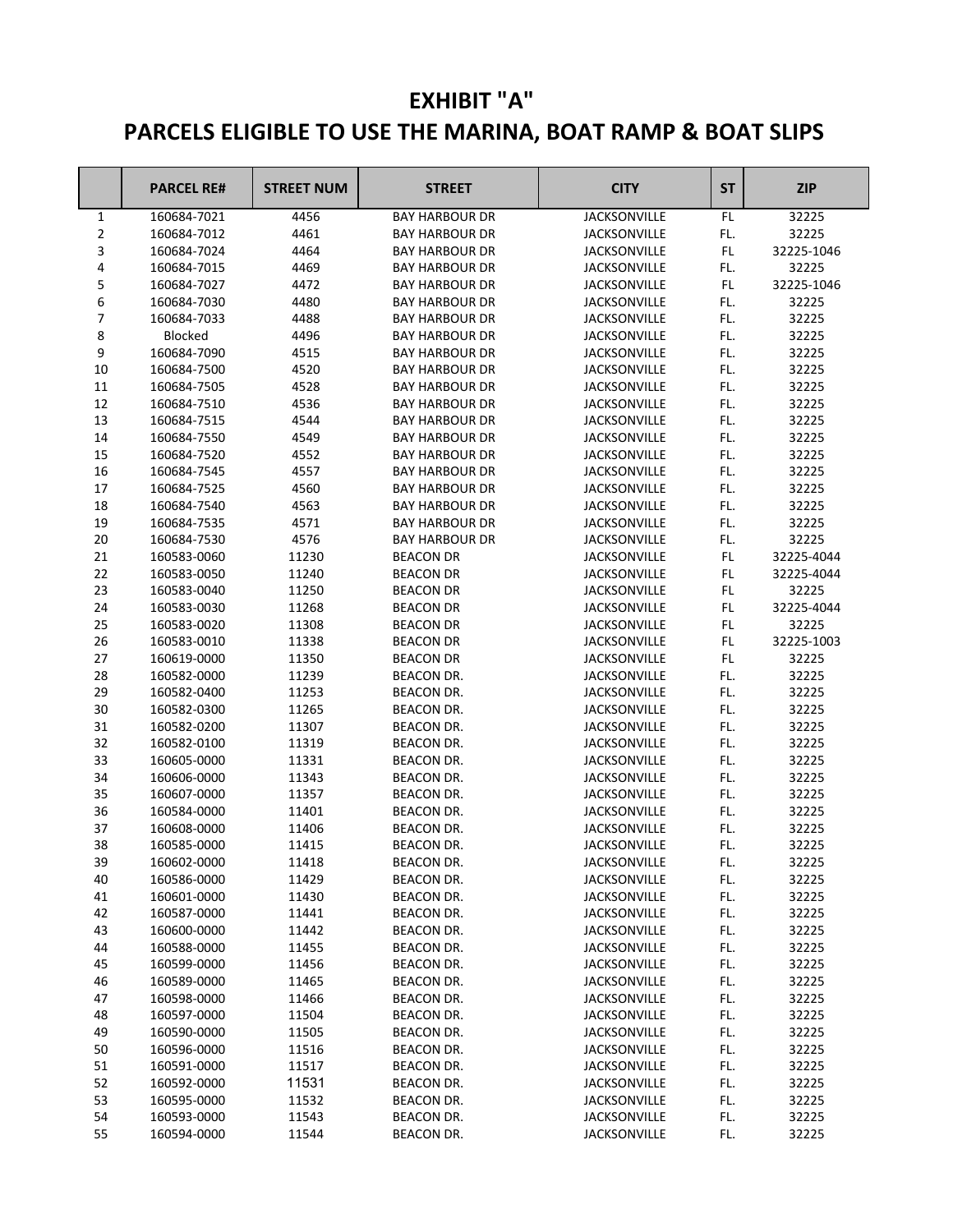|     | <b>PARCEL RE#</b> | <b>STREET NUM</b> | <b>STREET</b><br><b>CITY</b>                    |                           | <b>ST</b>     | <b>ZIP</b> |
|-----|-------------------|-------------------|-------------------------------------------------|---------------------------|---------------|------------|
| 56  | 160671-0060       | 4410              | <b>BEACON DR. WEST</b>                          | <b>JACKSONVILLE</b>       | FL.           | 32225-1001 |
| 57  | 160677-0060       | 4417              | <b>BEACON DR. WEST</b>                          | <b>JACKSONVILLE</b>       | FL.           | 32225      |
| 58  | 160671-0070       | 4418              | <b>BEACON DR. WEST</b>                          | JACKSONVILLE              | FL            | 32225-1001 |
| 59  | 160677-0040       | 4425              | <b>BEACON DR. WEST</b>                          | <b>JACKSONVILLE</b>       | FL.           | 32225      |
| 60  | 160677-0070       | 4426              | <b>BEACON DR. WEST</b>                          | <b>JACKSONVILLE</b>       | FL.           | 32225      |
| 61  | 160677-0080       | 4434              | BEACON DR. WEST                                 | JACKSONVILLE              | FL            | 32225-1001 |
| 62  | 160677-0050       | 4435              | <b>BEACON DR. WEST</b>                          | <b>JACKSONVILLE</b>       | FL.           | 32225      |
| 63  | 160677-0030       | 4447              | <b>BEACON DR. WEST</b>                          | <b>JACKSONVILLE</b>       | FL.           | 32225      |
| 64  | 160677-0090       | 4450              | <b>BEACON DR. WEST</b>                          | JACKSONVILLE              | FL            | 32225      |
| 65  | 160684-7003       | 4455              | <b>BEACON DR. WEST</b>                          | <b>JACKSONVILLE</b>       | FL.           | 32225      |
| 66  | 160677-0100       | 4458              | <b>BEACON DR. WEST</b>                          | JACKSONVILLE              | FL            | 32225      |
| 67  | 160684-7006       | 4463              | <b>BEACON DR. WEST</b>                          | JACKSONVILLE              | FL            | 32225      |
| 68  | 160684-7009       | 4471              | <b>BEACON DR. WEST</b>                          | JACKSONVILLE              | $\mathsf{FL}$ | 32225      |
| 69  | 160684-7310       | 4507              | BEACON DR. WEST                                 | JACKSONVILLE              | FL.           | 32225      |
| 70  | 160684-7350       | 4510              | <b>BEACON DR. WEST</b>                          | <b>JACKSONVILLE</b>       | FL            | 32225      |
| 71  | 160684-7315       | 4515              | <b>BEACON DR. WEST</b>                          | <b>JACKSONVILLE</b>       | $\mathsf{FL}$ | 32225      |
| 72  | 160684-7320       | 4523              | <b>BEACON DR. WEST</b>                          | JACKSONVILLE              | FL.           | 32225      |
| 73  | 160684-7325       | 4531              | <b>BEACON DR. WEST</b>                          | <b>JACKSONVILLE</b>       | FL            | 32225      |
| 74  | 160684-7395       | 4534              | <b>BEACON DR. WEST</b>                          | <b>JACKSONVILLE</b>       | FL            | 32225      |
| 75  | 160684-7330       | 4539              | BEACON DR. WEST                                 | JACKSONVILLE              | FL.           | 32225      |
| 76  | 160684-7535       | 4547              | <b>BEACON DR. WEST</b>                          | JACKSONVILLE              | FL            | 32225      |
| 77  | 160684-7485       | 4555              | BEACON DR. WEST                                 | JACKSONVILLE              | FL.           | 32225      |
| 78  | 160684-7565       | 4556              | BEACON DR. WEST                                 | JACKSONVILLE              | $\mathsf{FL}$ | 32225      |
| 79  | 160684-7490       | 4563              | <b>BEACON DR. WEST</b>                          | <b>JACKSONVILLE</b>       | FL            | 32225      |
| 80  | 160684-7495       | 4571              | <b>BEACON DR. WEST</b><br><b>JACKSONVILLE</b>   |                           | FL.           | 32225      |
| 81  | 160684-5033       | 11000             | <b>HARBOR CAY CT</b><br><b>JACKSONVILLE</b>     |                           | FL            | 32225      |
| 82  | 160684-5028       | 11000             | <b>HARBOR CAY CT</b><br><b>JACKSONVILLE</b>     |                           | FL.           | 32225      |
| 83  | 160684-5035       | 11002             | <b>HARBOR CAY CT</b><br>JACKSONVILLE            |                           | FL            | 32225-4043 |
| 84  | 160684-5045       | 11018             | <b>HARBOR CAY CT</b><br>JACKSONVILLE            |                           | FL            | 32225      |
| 85  | 160265-1005       | 11026             | <b>HARBOR CAY CT</b>                            | <b>JACKSONVILLE</b>       | FL.           | 32225-4043 |
| 86  | 160684-5050       | 11034             | <b>HARBOR CAY CT</b>                            | JACKSONVILLE              | FL.           | 32225      |
| 87  | 160684-5010       | 11035             | <b>HARBOR CAY CT</b>                            | JACKSONVILLE              | FL.           | 32225      |
| 88  | 160266-1200       | 11042             | <b>HARBOR CAY CT</b>                            | JACKSONVILLE              | FL.           | 32225-4043 |
| 89  | 160266-1180       | 11050             | <b>HARBOR CAY CT</b>                            | JACKSONVILLE              | FL.           | 32246      |
| 90  | 160266-1160       | 11066             | <b>HARBOR CAY CT</b>                            | JACKSONVILLE              | FL            | 32225      |
| 91  | 160266-2006       | 4200              | <b>HARBOUR ISLAND DR</b>                        | <b>JACKSONVILLE</b>       | FL            | 32225      |
| 92  | 160266-2080       | 4201              | <b>HARBOUR ISLAND DR</b>                        | <b>JACKSONVILLE</b>       | FL.           | 32225      |
| 93  | 160266-2078       | 4205              | <b>HARBOUR ISLAND DR</b><br><b>JACKSONVILLE</b> |                           | FL            | 32225      |
| 94  | 160266-2008       | 4206              | HARBOUR ISLAND DR                               | JACKSONVILLE              | FL.           | 32225      |
| 95  | 160266-2076       | 4211              | <b>HARBOUR ISLAND DR</b>                        | <b>JACKSONVILLE</b>       | FL.           | 32225-1563 |
| 96  | 160266-2010       | 4212              | HARBOUR ISLAND DR                               | <b>JACKSONVILLE</b>       | FL            | 32225      |
| 97  | 160266-2074       | 4215              | <b>HARBOUR ISLAND DR</b>                        | <b>JACKSONVILLE</b>       | FL.           | 32225-1563 |
| 98  | 160266-2012       | 4218              | <b>HARBOUR ISLAND DR</b>                        | <b>JACKSONVILLE</b><br>FL |               | 32225      |
| 99  | 160266-2072       | 4221              | <b>HARBOUR ISLAND DR</b><br><b>JACKSONVILLE</b> |                           | FL.           | 32225      |
| 100 | 160266-2014       | 4224              | <b>HARBOUR ISLAND DR</b><br><b>JACKSONVILLE</b> |                           | FL            | 32225      |
| 101 | 160266-2070       | 4225              | <b>HARBOUR ISLAND DR</b>                        | <b>JACKSONVILLE</b>       | FL            | 32225      |
| 102 | 160266-2068       | 4229              | <b>HARBOUR ISLAND DR</b><br><b>JACKSONVILLE</b> |                           | FL            | 32235      |
| 103 | 160266-2016       | 4230              | <b>HARBOUR ISLAND DR</b>                        | <b>JACKSONVILLE</b><br>FL |               | 32225      |
| 104 | 160266-2018       | 4236              | <b>HARBOUR ISLAND DR</b>                        | <b>JACKSONVILLE</b>       | FL            | 32225      |
| 105 | 160266-2057       | 4305              | <b>HARBOUR ISLAND DR</b>                        | <b>JACKSONVILLE</b>       | FL.           | 32225-1565 |
| 106 | 160266-2020       | 4308              | HARBOUR ISLAND DR                               | <b>JACKSONVILLE</b>       | FL            | 32225-1564 |
| 107 | 160266-2055       | 4311              | HARBOUR ISLAND DR                               | <b>JACKSONVILLE</b>       | FL            | 32225      |
| 108 | 160266-2022       | 4316              | <b>HARBOUR ISLAND DR</b>                        | JACKSONVILLE              | FL.           | 32225      |
| 109 | 160266-2054       | 4317              | <b>HARBOUR ISLAND DR</b>                        | <b>JACKSONVILLE</b>       | FL            | 32225      |
| 110 | 160266-2024       | 4322              | <b>HARBOUR ISLAND DR</b>                        | JACKSONVILLE              | FL            | 32225      |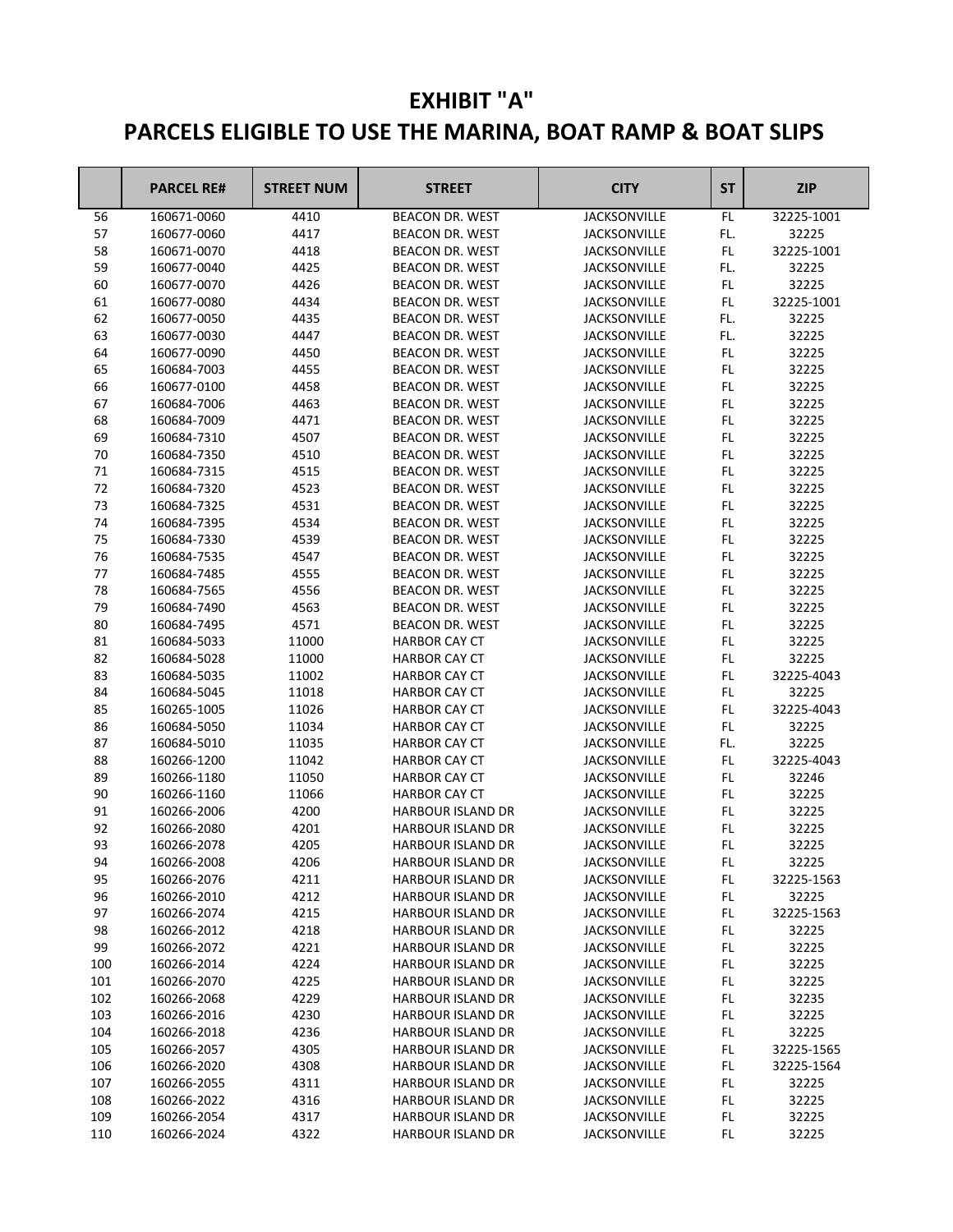|     | <b>PARCEL RE#</b> | <b>STREET NUM</b> | <b>CITY</b><br><b>STREET</b>                   |                            | <b>ST</b>     | <b>ZIP</b> |
|-----|-------------------|-------------------|------------------------------------------------|----------------------------|---------------|------------|
| 111 | 160266-2052       | 4325              | <b>HARBOUR ISLAND DR</b>                       | <b>JACKSONVILLE</b>        |               | 32225      |
| 112 | 160266-2025       | 4330              | <b>HARBOUR ISLAND DR</b>                       | <b>JACKSONVILLE</b>        | FL            | 32225-1564 |
| 113 | 160266-2050       | 4331              | <b>HARBOUR ISLAND DR</b>                       | <b>JACKSONVILLE</b><br>FL  |               | 32225-1565 |
| 114 | 160266-2048       | 4337              | <b>HARBOUR ISLAND DR</b>                       | <b>JACKSONVILLE</b><br>FL  |               | 32225-1565 |
| 115 | 160266-2046       | 4343              | HARBOUR ISLAND DR                              | <b>JACKSONVILLE</b>        | FL            | 32225      |
| 116 | 160266-2044       | 4407              | HARBOUR ISLAND DR                              | <b>JACKSONVILLE</b>        | FL            | 32225-1567 |
| 117 | 160266-2042       | 4413              | <b>HARBOUR ISLAND DR</b>                       | <b>JACKSONVILLE</b>        | $\mathsf{FL}$ | 32225      |
| 118 | 160266-2040       | 4419              | <b>HARBOUR ISLAND DR</b>                       | <b>JACKSONVILLE</b>        | $\mathsf{FL}$ | 32225-1567 |
| 119 | 160266-2038       | 4425              | <b>HARBOUR ISLAND DR</b>                       | <b>JACKSONVILLE</b>        | FL            | 32225      |
| 120 | 160266-2036       | 4431              | HARBOUR ISLAND DR                              | <b>JACKSONVILLE</b>        | FL            | 32225-1567 |
| 121 | 160266-2034       | 4439              | HARBOUR ISLAND DR                              | <b>JACKSONVILLE</b>        | FL            | 32225      |
| 122 | 160266-2032       | 4447              | <b>HARBOUR ISLAND DR</b>                       | <b>JACKSONVILLE</b>        | FL            | 32225      |
| 123 | 160266-2030       | 4453              | <b>HARBOUR ISLAND DR</b>                       | <b>JACKSONVILLE</b>        | FL            | 32225-1555 |
| 124 | 160266-2028       | 4459              | HARBOUR ISLAND DR                              | <b>JACKSONVILLE</b>        | FL            | 32225-1555 |
| 125 | 160684-7054       | 4449              | <b>HARBOUR NORTH CT</b>                        | <b>JACKSONVILLE</b>        | FL            | 32225-1084 |
| 126 | 160684-7057       | 4452              | <b>HARBOUR NORTH CT</b>                        | <b>JACKSONVILLE</b>        | FL            | 32225-1083 |
| 127 | 160684-7051       | 4455              | HARBOUR NORTH CT                               | <b>JACKSONVILLE</b>        | FL            | 32225-1084 |
| 128 | 160684-7060       | 4460              | HARBOUR NORTH CT                               | <b>JACKSONVILLE</b>        | FL            | 32225      |
| 129 | 160684-7048       | 4463              | <b>HARBOUR NORTH CT</b>                        | <b>JACKSONVILLE</b>        | FL.           | 32225      |
| 130 | 160684-7063       | 4468              | <b>HARBOUR NORTH CT</b>                        | <b>JACKSONVILLE</b>        | FL            | 32225-1083 |
| 131 | 160684-7045       | 4471              | <b>HARBOUR NORTH CT</b>                        | <b>JACKSONVILLE</b>        | FL.           | 32225      |
| 132 | 160684-7066       | 4476              | HARBOUR NORTH CT                               | <b>JACKSONVILLE</b>        | $\mathsf{FL}$ | 32225      |
| 133 | 160684-7042       | 4479              | HARBOUR NORTH CT                               | <b>JACKSONVILLE</b>        | FL.           | 32225      |
| 134 | 160684-7069       | 4484              | <b>HARBOUR NORTH CT</b>                        | <b>JACKSONVILLE</b>        | FL            | 32225      |
| 135 | 160684-7039       | 4487              | HARBOUR NORTH CT<br><b>JACKSONVILLE</b>        |                            | FL.           | 32225      |
| 136 | 160684-7072       | 4492              | <b>JACKSONVILLE</b><br><b>HARBOUR NORTH CT</b> |                            | FL            | 32225-1083 |
| 137 | 160684-7075       | 4510              | <b>HARBOUR NORTH CT</b><br><b>JACKSONVILLE</b> |                            | FL.           | 32225-1079 |
| 138 | 160684-7078       | 4518              | HARBOUR NORTH CT<br><b>JACKSONVILLE</b>        |                            | $\mathsf{FL}$ | 32225-1079 |
| 139 | 160684-7081       | 4521              | HARBOUR NORTH CT<br><b>JACKSONVILLE</b>        |                            | FL.           | 32225      |
| 140 | 160684-7104       | 4526              | <b>HARBOUR NORTH CT</b>                        | <b>JACKSONVILLE</b>        | FL            | 32225-1079 |
| 141 | 160684-7134       | 4529              | <b>HARBOUR NORTH CT</b>                        | <b>JACKSONVILLE</b>        | FL.           | 32225      |
| 142 | 160684-7106       | 4534              | <b>HARBOUR NORTH CT</b>                        | <b>JACKSONVILLE</b>        | FL.           | 32225-1079 |
| 143 | 160684-7132       | 4535              | HARBOUR NORTH CT                               | <b>JACKSONVILLE</b>        | FL.           | 32225      |
| 144 | 160684-7130       | 4543              | <b>HARBOUR NORTH CT</b>                        | <b>JACKSONVILLE</b>        | FL.           | 32225      |
| 145 | 160684-7108       | 4544              | HARBOUR NORTH CT                               | <b>JACKSONVILLE</b>        | FL            | 32225-1079 |
| 146 | 160684-7128       | 4551              | <b>HARBOUR NORTH CT</b>                        | <b>JACKSONVILLE</b>        | FL.           | 32225      |
| 147 | 160684-7110       | 4552              | <b>HARBOUR NORTH CT</b>                        | <b>JACKSONVILLE</b>        | FL            | 32225      |
| 148 | 160684-7126       | 4557              | <b>HARBOUR NORTH CT</b>                        | JACKSONVILLE<br>FL.        |               | 32225      |
| 149 | 160684-7112       | 4560              | HARBOUR NORTH CT                               | <b>JACKSONVILLE</b><br>FL  |               | 32225      |
| 150 | 160684-7124       | 4565              | <b>HARBOUR NORTH CT</b>                        | <b>JACKSONVILLE</b>        | FL.           | 32225      |
| 151 | 160684-7122       | 4573              | <b>HARBOUR NORTH CT</b>                        | <b>JACKSONVILLE</b>        | FL.           | 32225      |
| 152 | 160684-7114       | 4574              | <b>HARBOUR NORTH CT</b>                        | <b>JACKSONVILLE</b><br>FL. |               | 32225      |
| 153 | 160684-7120       | 4581              | <b>HARBOUR NORTH CT</b>                        | <b>JACKSONVILLE</b>        | FL.           | 32225      |
| 154 | 160266-1040       | 4595              | <b>HARBOUR NORTH CT</b><br><b>JACKSONVILLE</b> |                            | FL.           | 32225-1078 |
| 155 | 160684-7118       | 4595              | <b>HARBOUR NORTH CT</b><br><b>JACKSONVILLE</b> |                            | FL.           | 32225      |
| 156 | 160684-7116       | 4596              | <b>HARBOUR NORTH CT</b><br><b>JACKSONVILLE</b> |                            | FL.           | 32225-1079 |
| 157 | 160266-1010       | 4611              | <b>HARBOUR NORTH CT</b>                        | FL.<br><b>JACKSONVILLE</b> |               | 32225      |
| 158 | 160265-0035       | 4619              | <b>HARBOUR NORTH CT</b>                        | <b>JACKSONVILLE</b>        | FL.           | 32225      |
| 159 | 160684-7205       | 4620              | <b>HARBOUR NORTH CT</b>                        | <b>JACKSONVILLE</b>        | FL.           | 32225      |
| 160 | 160265-0050       | 4623              | HARBOUR NORTH CT                               | <b>JACKSONVILLE</b>        | FL.           | 32225      |
| 161 | 160684-7210       | 4628              | <b>HARBOUR NORTH CT</b>                        | <b>JACKSONVILLE</b>        | FL            | 32225      |
| 162 | 160266-1000       | 4631              | <b>HARBOUR NORTH CT</b>                        | <b>JACKSONVILLE</b>        | FL.           | 32225      |
| 163 | 160684-7215       | 4636              | <b>HARBOUR NORTH CT</b>                        | <b>JACKSONVILLE</b>        | FL            | 32225      |
| 164 | 160266-1150       | 4639              | <b>HARBOUR NORTH CT</b>                        | <b>JACKSONVILLE</b>        | FL            | 32225      |
| 165 | 160684-7220       | 4644              | <b>HARBOUR NORTH CT</b>                        | <b>JACKSONVILLE</b>        | FL            | 32225-1085 |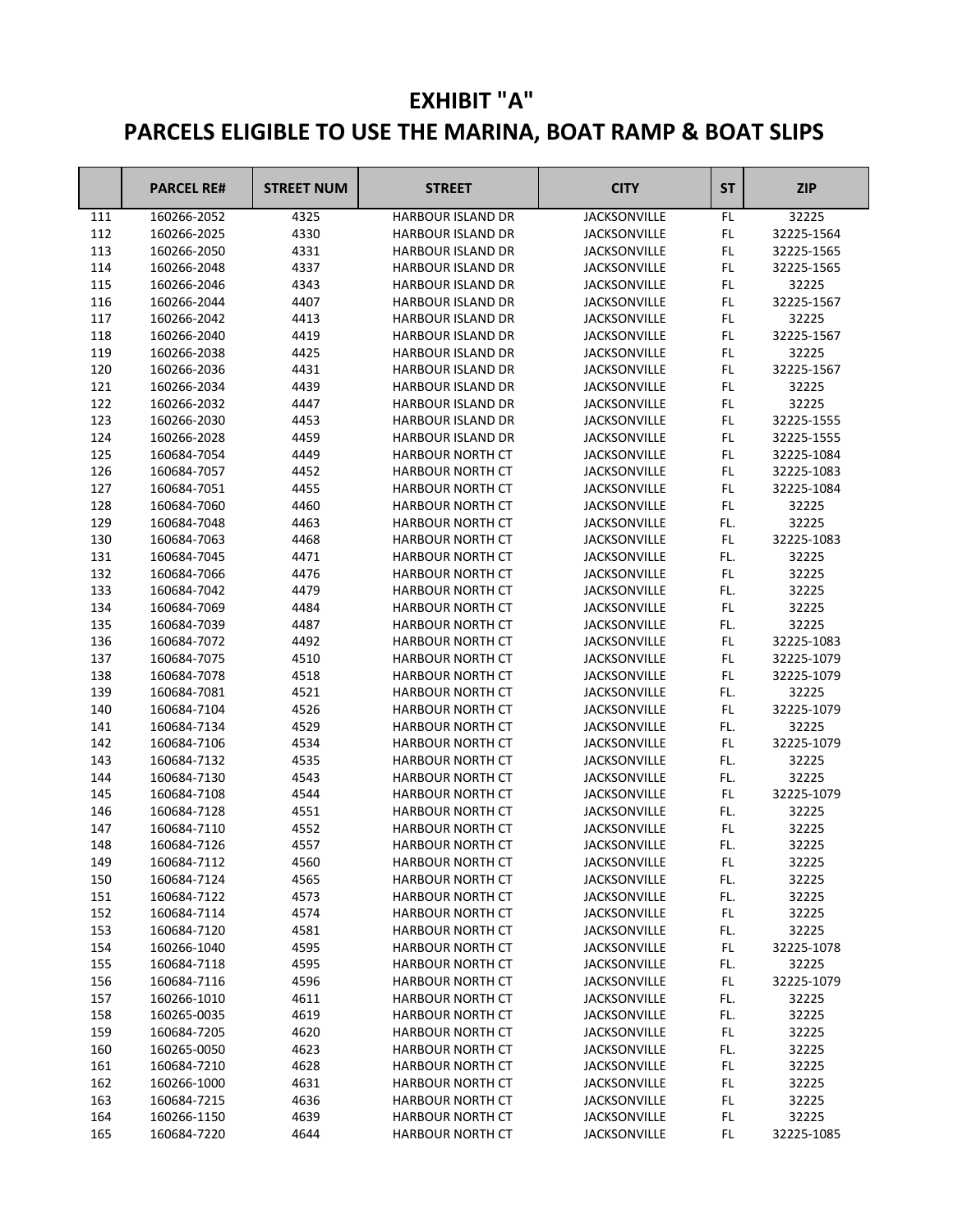|     | <b>PARCEL RE#</b> | <b>STREET NUM</b> | <b>CITY</b><br><b>STREET</b>                 |                     | <b>ST</b>           | <b>ZIP</b> |
|-----|-------------------|-------------------|----------------------------------------------|---------------------|---------------------|------------|
| 166 | 160684-7225       | 4650              | <b>HARBOUR NORTH CT</b>                      | <b>JACKSONVILLE</b> |                     | 32225      |
| 167 | 160684-7230       | 4658              | <b>HARBOUR NORTH CT</b>                      | <b>JACKSONVILLE</b> | FL                  | 32225-1085 |
| 168 | 160684-7235       | 4666              | <b>HARBOUR NORTH CT</b>                      | <b>JACKSONVILLE</b> | FL                  | 32225      |
| 169 | 160684-7084       | 11029             | HARBOUR NORTH LANE                           | <b>JACKSONVILLE</b> | FL                  | 32225      |
| 170 | 160684-7087       | 11037             | HARBOUR NORTH LANE                           | <b>JACKSONVILLE</b> | FL                  | 32225      |
| 171 | 160684-7018       | 11046             | <b>HARBOUR NORTH LANE</b>                    | <b>JACKSONVILLE</b> | $\mathsf{FL}$       | 32225      |
| 172 | 160684-7380       | 11123             | HARBOUR NORTH LANE                           | <b>JACKSONVILLE</b> | $\mathsf{FL}$       | 32225      |
| 173 | 160684-7340       | 11126             | HARBOUR NORTH LANE                           | <b>JACKSONVILLE</b> | $\mathsf{FL}$       | 32225      |
| 174 | 160684-7375       | 11129             | <b>HARBOUR NORTH LANE</b>                    | <b>JACKSONVILLE</b> | FL                  | 32225      |
| 175 | 160684-7345       | 11132             | HARBOUR NORTH LANE                           | <b>JACKSONVILLE</b> | FL                  | 32225      |
| 176 | 160684-7370       | 11137             | HARBOUR NORTH LANE                           | <b>JACKSONVILLE</b> | FL                  | 32225      |
| 177 | 160684-7555       | 11109             | <b>LANDS END LANE</b>                        | <b>JACKSONVILLE</b> | FL                  | 32225      |
| 178 | 160684-7620       | 11110             | <b>LANDS END LANE</b>                        | <b>JACKSONVILLE</b> | FL                  | 32225      |
| 179 | 160684-7560       | 11117             | <b>LANDS END LANE</b>                        | <b>JACKSONVILLE</b> | FL                  | 32225      |
| 180 | 160684-7625       | 11118             | <b>LANDS END LANE</b>                        | <b>JACKSONVILLE</b> | FL                  | 32225      |
| 181 | 160684-7355       | 11125             | <b>LANDS END LANE</b>                        | <b>JACKSONVILLE</b> | FL                  | 32225      |
| 182 | 160684-7385       | 11128             | <b>LANDS END LANE</b>                        | <b>JACKSONVILLE</b> | $\mathsf{FL}$       | 32225      |
| 183 | 160684-7360       | 11133             | <b>LANDS END LANE</b>                        | <b>JACKSONVILLE</b> | $\mathsf{FL}$       | 32225      |
| 184 | 160684-7390       | 11136             | <b>LANDS END LANE</b>                        | <b>JACKSONVILLE</b> | $\mathsf{FL}$       | 32225      |
| 185 | 160684-7365       | 11141             | <b>LANDS END LANE</b>                        | <b>JACKSONVILLE</b> | FL                  | 32225      |
| 186 | 160661-0310       | 4156              | <b>LEEWARD PT</b>                            | <b>JACKSONVILLE</b> | FL                  | 32225-1512 |
| 187 | 160661-0308       | 4174              | LEEWARD PT                                   | <b>JACKSONVILLE</b> | FL                  | 32225-1512 |
| 188 | 160661-0305       | 4210              | <b>LEEWARD PT</b>                            | <b>JACKSONVILLE</b> | FL                  | 32225-1513 |
| 189 | 160661-0300       | 4224              | LEEWARD PT                                   | <b>JACKSONVILLE</b> |                     | 32225-1513 |
| 190 | 160661-0075       | 11211             | PORTSIDE DR                                  | <b>JACKSONVILLE</b> |                     | 32225-1516 |
| 191 | 160661-0042       | 11231             | PORTSIDE DR<br><b>JACKSONVILLE</b>           |                     | FL<br>FL            | 32225-1516 |
| 192 | 160661-0040       | 11245             | PORTSIDE DR<br><b>JACKSONVILLE</b>           |                     | FL.                 | 32225      |
| 193 | 160661-0038       | 11257             | PORTSIDE DR<br><b>JACKSONVILLE</b>           |                     | FL                  | 32225      |
| 194 | 160661-0036       | 11267             | PORTSIDE DR<br><b>JACKSONVILLE</b>           |                     | FL                  | 32225-1516 |
| 195 | 160661-0034       | 11305             | PORTSIDE DR                                  | <b>JACKSONVILLE</b> | FL                  | 32225-1516 |
| 196 | 160661-0032       | 11319             | PORTSIDE DR                                  | JACKSONVILLE        | FL                  | 32225-1516 |
| 197 | 160661-0030       | 11333             | PORTSIDE DR                                  | <b>JACKSONVILLE</b> | FL                  | 32225      |
| 198 | 160661-0028       | 11347             | PORTSIDE DR                                  | <b>JACKSONVILLE</b> | FL                  | 32225-1516 |
| 199 | 160661-0026       | 11401             | PORTSIDE DR                                  | <b>JACKSONVILLE</b> | FL                  | 32225      |
| 200 | 160661-0024       | 11415             | PORTSIDE DR                                  | <b>JACKSONVILLE</b> | FL                  | 32225      |
| 201 | 160661-0022       | 11429             | PORTSIDE DR                                  | <b>JACKSONVILLE</b> | FL                  | 32225      |
| 202 | 160661-0020       | 11441             | PORTSIDE DR                                  | <b>JACKSONVILLE</b> | FL                  | 32225-1516 |
| 203 | 160661-0018       | 11505             | PORTSIDE DR                                  | <b>JACKSONVILLE</b> |                     | 32225      |
| 204 | 160661-0016       | 11517             | PORTSIDE DR                                  | <b>JACKSONVILLE</b> |                     | 32225-1518 |
| 205 | 160661-0014       | 11529             | PORTSIDE DR                                  | <b>JACKSONVILLE</b> | $\mathsf{FL}$<br>FL | 32225      |
| 206 | 160661-0012       | 11541             | <b>PORTSIDE DR</b>                           | <b>JACKSONVILLE</b> | FL                  | 32225-1518 |
| 207 | 160684-7590       | 11106             | <b>SAIL POINT LANE</b>                       | <b>JACKSONVILLE</b> | FL                  | 32225      |
| 208 | 160684-7595       | 11107             | SAIL POINT LANE                              | <b>JACKSONVILLE</b> | FL                  | 32225      |
| 209 | 160684-7585       | 11114             | SAIL POINT LANE<br><b>JACKSONVILLE</b>       |                     | FL                  | 32225      |
| 210 | 160684-7600       | 11115             | JACKSONVILLE<br>SAIL POINT LANE              |                     | FL                  | 32225      |
| 211 | 160684-7580       | 11122             | SAIL POINT LANE<br><b>JACKSONVILLE</b>       |                     | FL                  | 32225      |
| 212 | 160684-7605       | 11123             | SAIL POINT LANE                              | <b>JACKSONVILLE</b> |                     | 32225      |
| 213 | 160684-7575       | 11130             | FL<br>SAIL POINT LANE<br><b>JACKSONVILLE</b> |                     | $\mathsf{FL}$       | 32225      |
| 214 | 160684-7610       | 11131             | SAIL POINT LANE                              | <b>JACKSONVILLE</b> | FL                  | 32225      |
| 215 | 160684-7570       | 11138             | SAIL POINT LANE                              | <b>JACKSONVILLE</b> | FL                  | 32225      |
| 216 | 160684-7615       | 11139             | SAIL POINT LANE                              | JACKSONVILLE        | FL                  | 32225      |
| 217 | 160266-2060       | 11187             | <b>SCHOONER CT</b>                           | <b>JACKSONVILLE</b> | FL.                 | 32225-1561 |
| 218 | 160266-2066       | 11188             | <b>SCHOONER CT</b>                           | <b>JACKSONVILLE</b> | FL.                 | 32225      |
| 219 | 160266-2062       | 11191             | <b>SCHOONER CT</b>                           | <b>JACKSONVILLE</b> | FL                  | 32225-1561 |
| 220 | 160266-2064       | 11194             | <b>SCHOONER CT</b>                           | <b>JACKSONVILLE</b> | FL                  | 32225-1561 |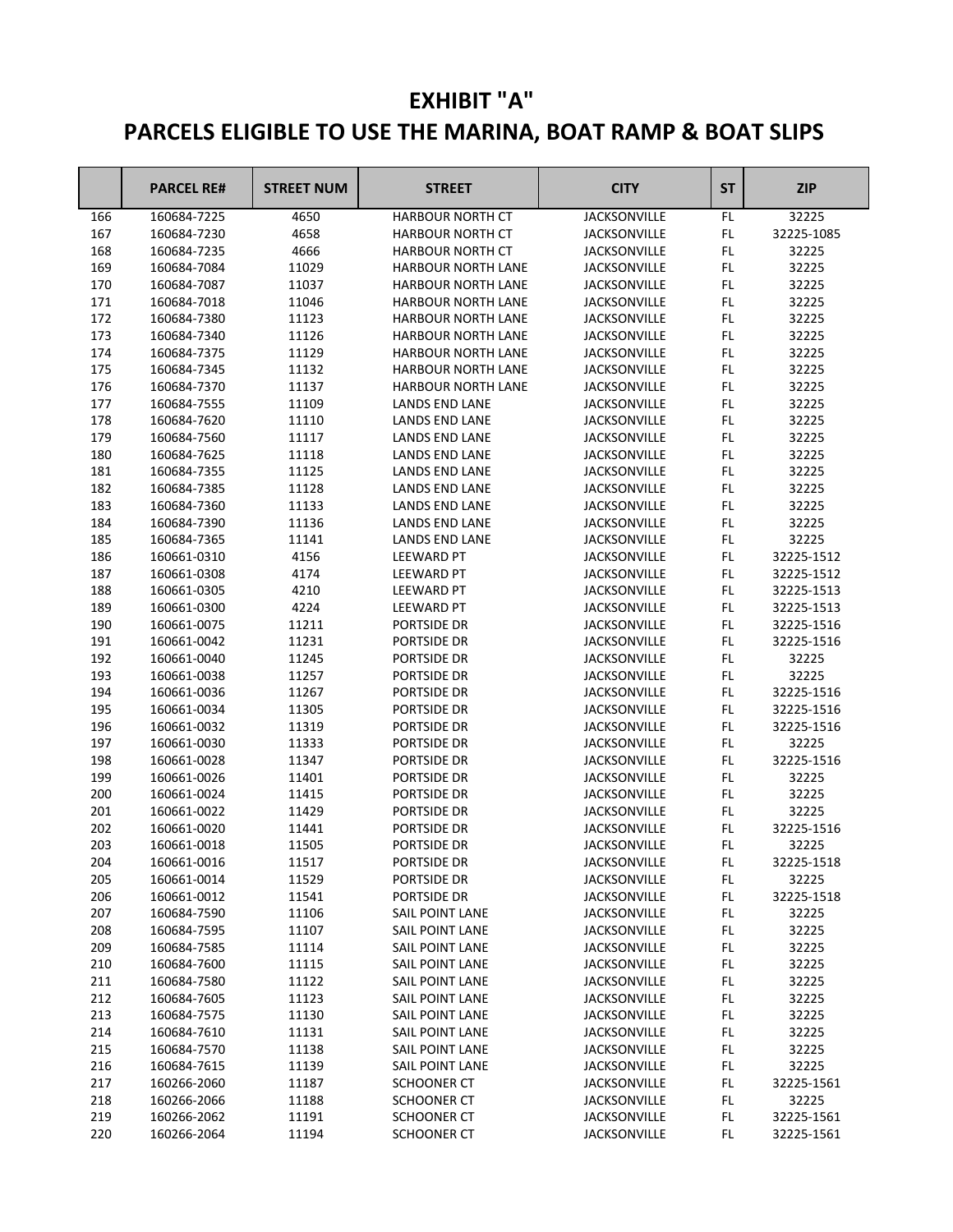|     | <b>PARCEL RE#</b> | <b>STREET NUM</b> | <b>STREET</b><br><b>CITY</b> |                         | <b>ST</b>  | <b>ZIP</b> |
|-----|-------------------|-------------------|------------------------------|-------------------------|------------|------------|
| 221 | 160620-0000       | 11420             | <b>STARBOARD DR</b>          | <b>JACKSONVILLE</b>     | FL         | 32225-4045 |
| 222 | 160621-0000       | 11430             | <b>STARBOARD DR</b>          | <b>JACKSONVILLE</b>     |            | 32225-4045 |
| 223 | 160622-0000       | 11440             | <b>STARBOARD DR</b>          | <b>JACKSONVILLE</b>     | FL.<br>FL. | 32225-4045 |
| 224 | 160609-0000       | 11441             | <b>STARBOARD DR</b>          | <b>JACKSONVILLE</b>     | FL.        | 32225      |
| 225 | 160623-0000       | 11452             | STARBOARD DR                 | <b>JACKSONVILLE</b>     | FL.        | 32225      |
| 226 | 160624-0000       | 11462             | <b>STARBOARD DR</b>          | <b>JACKSONVILLE</b>     | FL.        | 32225      |
| 227 | 160610-0000       | 11465             | <b>STARBOARD DR</b>          | <b>JACKSONVILLE</b>     | FL.        | 32225      |
| 228 | 160625-0000       | 11474             | <b>STARBOARD DR</b>          | <b>JACKSONVILLE</b>     | FL.        | 32225-4045 |
| 229 | 160611-0000       | 11477             | STARBOARD DR                 | <b>JACKSONVILLE</b>     | FL.        | 32225      |
| 230 | 160626-0000       | 11506             | <b>STARBOARD DR</b>          | <b>JACKSONVILLE</b>     | FL.        | 32225-1015 |
| 231 | 160612-0000       | 11511             | STARBOARD DR                 | <b>JACKSONVILLE</b>     | FL.        | 32225      |
| 232 | 160627-0000       | 11518             | <b>STARBOARD DR</b>          | <b>JACKSONVILLE</b>     | FL.        | 32225-1015 |
| 233 | 160613-0000       | 11523             | STARBOARD DR                 | <b>JACKSONVILLE</b>     | FL.        | 32225      |
| 234 | 160628-0000       | 11528             | <b>STARBOARD DR</b>          | <b>JACKSONVILLE</b>     | FL.        | 32225      |
| 235 | 160614-0000       | 11533             | <b>STARBOARD DR</b>          | <b>JACKSONVILLE</b>     | FL.        | 32225      |
| 236 | 160628-0010       | 11540             | <b>STARBOARD DR</b>          | <b>JACKSONVILLE</b>     | FL.        | 32225-1015 |
| 237 | 160615-0000       | 11543             | <b>STARBOARD DR</b>          | <b>JACKSONVILLE</b>     | FL.        | 32225      |
| 238 | 160616-0000       | 11553             | STARBOARD DR                 | <b>JACKSONVILLE</b>     | FL.        | 32225      |
| 239 | 160629-0000       | 11554             | <b>STARBOARD DR</b>          | <b>JACKSONVILLE</b>     | FL.        | 32225-1015 |
| 240 | 160617-0000       | 11559             | <b>STARBOARD DR</b>          | <b>JACKSONVILLE</b>     | FL.        | 32225      |
| 241 | 160663-0000       |                   | PO BOX 4037                  | <b>JACKSONVILLE</b>     | FL         | 32225      |
| 242 | 160264-0000       | 340               | LEE RD                       | <b>JACKSONVILLE</b>     | FL.        | 32225-6519 |
| 243 | 160266-2023       | 340               | LEE RD                       | <b>JACKSONVILLE</b>     | FL.        | 32225-6519 |
| 244 | 160266-2026       |                   | PO BOX 48070                 | <b>JACKSONVILLE</b>     | FL.        | 32247      |
| 245 | 160266-2027       | 9931              | <b>BLAKEFORD MILL RD</b>     | <b>JACKSONVILLE</b>     | FL.        | 32256      |
| 246 | 160266-2029       | 5616              | <b>SILVER SANDS CIR</b>      | <b>KEYSTONE HEIGHTS</b> | FL.        | 32656-8182 |
| 247 | 160663-1220       |                   | P O BOX 48070                | <b>JACKSONVILLE</b>     | FL.        | 32247      |
|     |                   |                   | <b>INGONISH PL</b>           |                         |            |            |
| 248 | 160265-0000       | 7828              |                              | <b>JACKSONVILLE</b>     | FL.        | 32244      |
| 249 | 160265-0025       | 11163             | <b>REED ISLAND DR</b>        | <b>JACKSONVILLE</b>     | FL.        | 32225-     |
| 250 | 160266-0900       | 3516              | FITCH ST                     | <b>JACKSONVILLE</b>     | FL.        | 32205      |
| 251 | 160266-0000       |                   | PO BOX 48070                 | <b>JACKSONVILLE</b>     | FL.        | 32247-8070 |
| 252 | 160671-0080       | 50                | <b>MEADOW LN</b>             | LAWRENCE                | <b>NY</b>  | 11559      |
| 253 | 160663-1210       |                   | PO BOX 4037                  | <b>ENTERPRISE</b>       | FL.        | 32725-0037 |